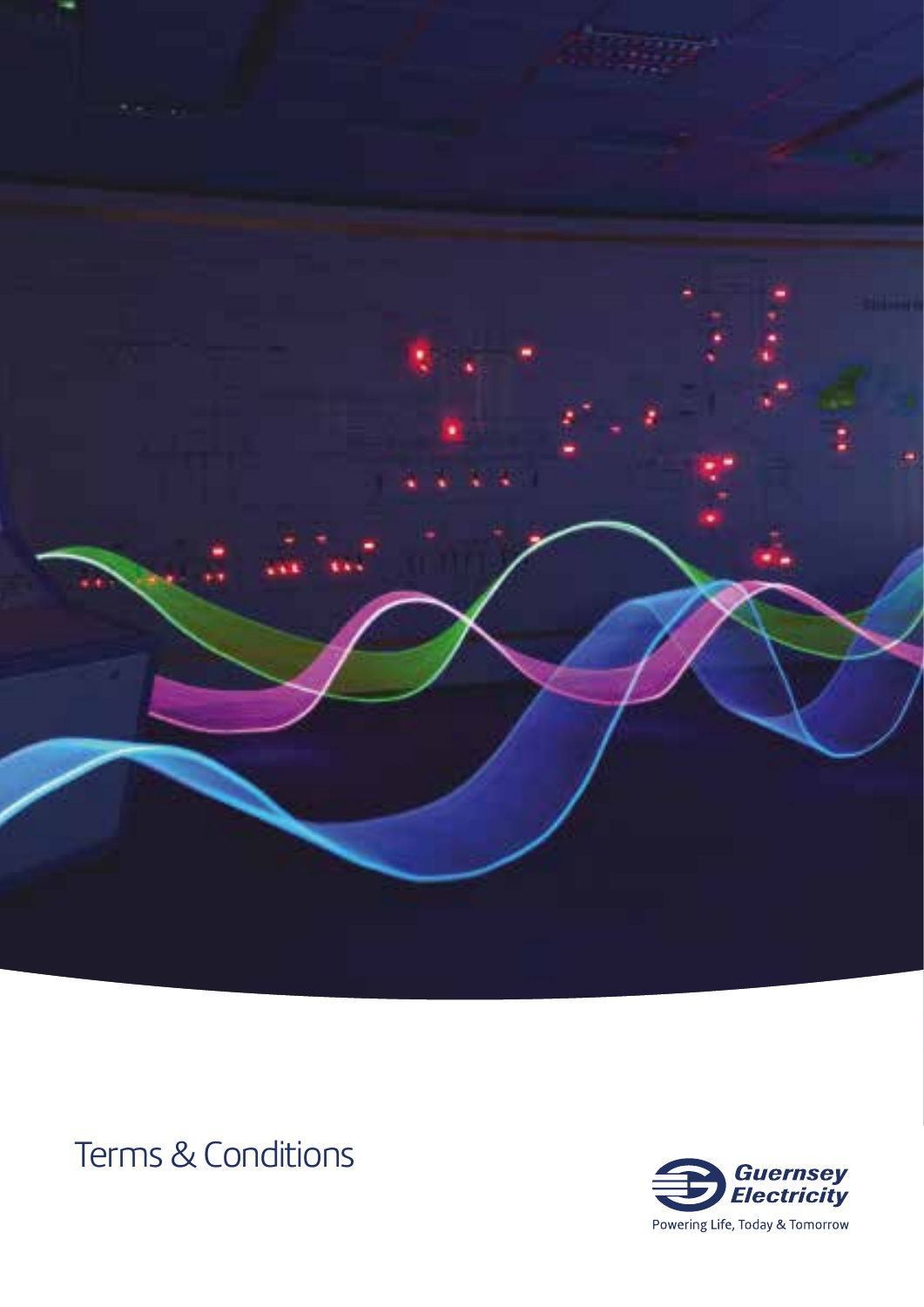

We want you to make full use of our website and all of the information and other facilities included within its pages. However, it is important that users should understand its limitations. Please read the following Terms and Conditions. If you are using the website on behalf of any one else (such as an employer) you are responsible for making them aware of these conditions.

# Conditions of Use

## Disclaimer

The information, services and other tools and facilities provided by this website are intended as a service to the public. Guernsey Electricity will take reasonable steps to ensure that everything on its site is correct.

However users should not rely or act upon any of the information contained or obtained through these pages. If you do so, it will be entirely at your own risk. The user is solely responsible for deciding whether or not the information held or obtained from this website is suitable for any purpose.

Please remember also that the information contained may not necessarily be up to date. This applies particularly to account information and cable record information.

Guernsey Electricity does not accept any responsibility or liability for any errors or omissions made. No liability is accepted for any special, indirect or consequential damages or any damages whatsoever arising out of or in connection with the use of this website or the interpretation of information held.

# Children

This site contains educational material for children and students. Guernsey Electricity will take reasonable steps to ensure that this educational material is suitable. Guernsey Electricity does however expect that normal, reasonable, parental or other supervision by a responsible adult will be exercised with regard to the use of the internet by children. For this reason Guernsey Electricity does not accept responsibility or liability for any unsuitable material accessed by children from this website, particularly by way of any link.

#### Drawings and records

Drawing and record Information obtained from this site is not to be divulged to any third parties that are not aware of these conditions of use.

The position of the cables & equipment shown on any drawing or plan obtained via this internet site must be regarded as approximate only.

The information given does not preclude the possibility that unrecorded cables may exist.

Any user of this information should dig trial holes by hand, prior to the commencement of any work, to establish the exact position and depth of cables.

Guernsey electricity will not accept any responsibility or liability whatsoever with regard to losses, claims or damages of any kind, whether directly or indirectly, arising from the publication, use or otherwise any form of reliance upon, drawings, plans or records obtained through, or by way of this website.

## Hypertext Links

Guernsey Electricity cannot be held responsible for any inaccuracies of other information that may be accessed from its own page sites through the hypertext links.

You must respect the copyright of any material accessed through the hypertext links.

## Viruses

All reasonable care will be taken to prevent damage to computer systems by computer viruses. However Guernsey Electricity cannot be held responsible for the introduction of any computer viruses into any user's system. This applies particularly, but not solely, to material accessed via Guernsey Electricity's own page to sites through the hypertext links or by use of any e-mail facility.

## Applicable Law

The applicable law relating to all matters concerning this website shall be deemed to be the Law of Guernsey.

# Copyright 2015: Guernsey Electricity

Permission is granted for information, documents and related graphics obtained from this website to be printed or downloaded to a local hard disk for private use.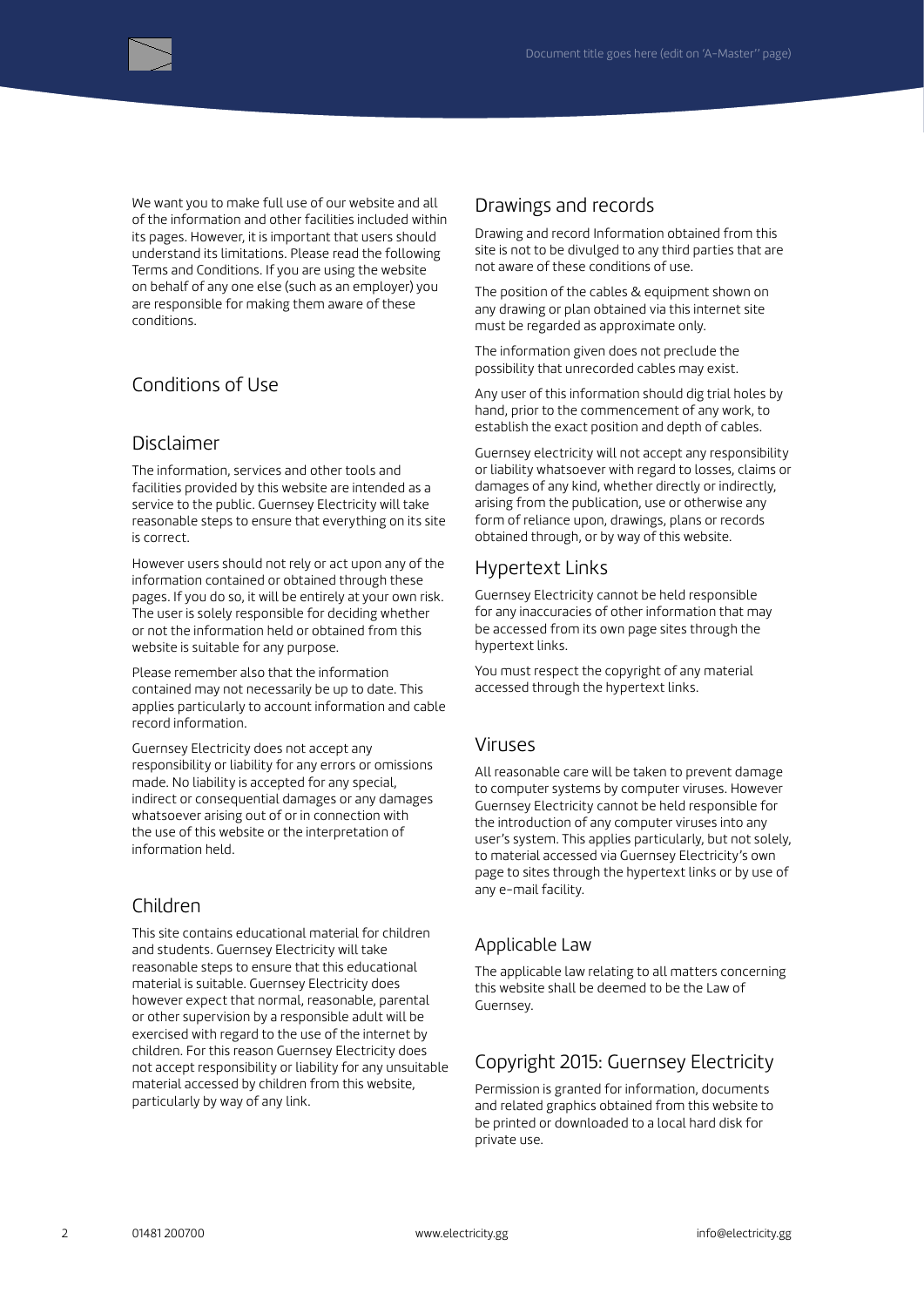

Copies of material obtained from this site may be taken and distributed for any purpose, providing that where the copyright of the material is held other than by Guernsey Electricity does not thereby infringe the rights of the individual copyright. In particular all photographic images are unless otherwise stated, the property of the photographer concerned and should not be copied or distributed in any form whatsoever without the express permission of the photographer.

All copies should clearly display the above copyright and any relevant permissions. All other rights are reserved.

The name "Guernsey Electricity " or any related logo or trademark may not be used in advertising or publicity pertaining to distribution of this information without specific, written prior permission.

## Privacy Statement

T&C's

Please click the above link to read our Privacy Statement

# Code of Practice

## Dealing with Customers in default

You will receive a statement from us every three months which will reflect the goods and services provided to you. It is in your best interest to pay your bill quickly as you are still using electricity. Prompt payment also helps us keeps our costs down. This enables us to provide an efficient cost effective service.

If you do not pay your bill by one of our regular payment methods it should be paid within 21days. We will print the date by which you should pay your bill next to the balance. Providing we have resolved any queries you have raised, and if you have not paid your bill after a further 7 days (day 28) we will send a reminder / final notice. If your account is still not paid 14 days later (day 42) we will consider your account in default. We will then send a representative to your address to try and resolve the matter. Your supply will not be disconnected at this time. However, as we have now made reasonable efforts to contact you your supply is now liable for disconnection. Your supply will not be disconnected until you have received a formal notice signed by our Head of Customer & Retail Services and delivered by hand. This notice will state the date from which the electricity supply will be terminated.

Disconnection can be avoided by phoning us and agreeing to a payment plan from one of our many methods of payment. These are listed in the section of our Codes of Practice entitled Payment of Bills. If we are unable to come to a mutually agreeable arrangement enabling you to stay on a credit meter we will offer the installation of a prepayment meter providing it is safe and practical to do so. A prepayment meter will not be installed without reference to you unless we have notified you in writing. Should your accounts go into default twice in any 12-month period we will ask for security against your future supply. This Security can be provided by agreeing to one of our regular payment methods detailed in the section "Payment of Bills" above. Providing the payments are made on time and at a level agreed by us there will be no requirement to pay a deposit. However, should an agreed method of payment fail we will request a deposit based on five months usage. Interest will be paid on deposits every six months at the end of March and September. The interest is calculated using the average base rate of our bank over the preceding 6 months. The deposit will be returned on your final statement for the supply in question.

If you pay your account by one of our regular payment methods we will review your payment every time your meter is actually read. We will then, if necessary, ask you to increase your payments or we will refund any credit balance that is due over our standard refund level unless you tell us otherwise.

Should you not increase your payments when requested and your payments are not in lieu of security against your supply, we will assume that you wish to return to a normal quarterly arrangement. Any subsequent payments will be accepted as "on account" payments and your account will not attract any discounts payable within the regular payment scheme.

Should you not increase your payments when requested and your payments are in lieu of security against your supply, we will send a reminder after 14 days. If you have still not increased after a further 10 days (day 24) we will consider your account in default.

If we have resolved any queries on your statement you may have, we may cut off your electricity when:

a) You do not pay your bills despite our reminders.

b) You refuse to have a pre-payment meter fitted.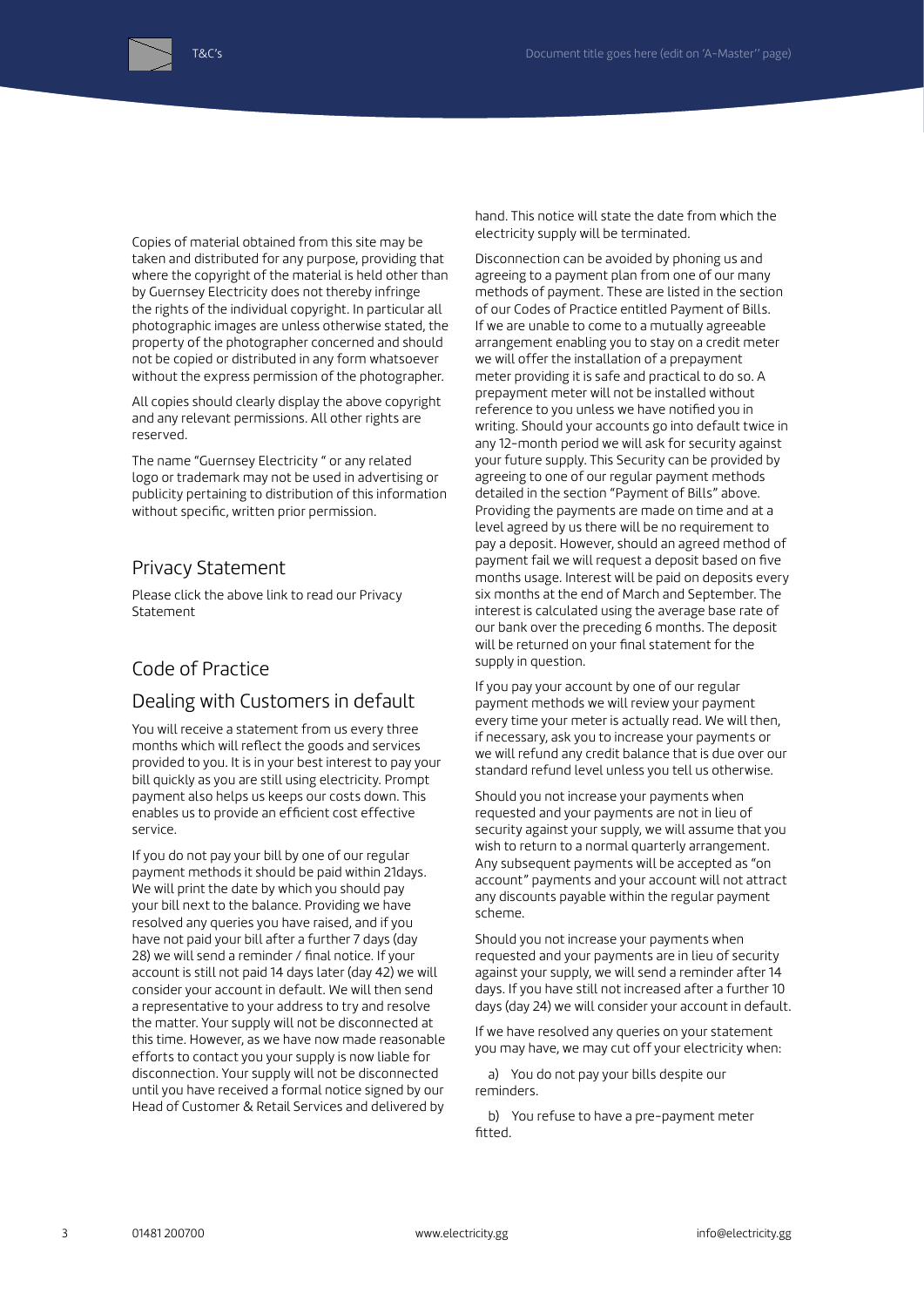

T&C's

c) You refuse to provide or maintain security.

1) For furnished or part-furnished rented accommodation

2) When your supply is registered as nondomestic

3) Following a record of delayed payment.

We will reconnect your supply when your account together with a reconnection fee is paid in full. We may also ask you to provide security against the future of your supply.

If we are unable to agree how a bill should be paid after disconnection, we may take you to court. This may increase the amount you need to pay as the action against you will include costs.

If you are having difficulty paying your bill please tell us as soon as possible. We will be able to advise you on payment plans to suit your circumstances. Getting such plans started early reduces the impact of the next bill which is already being used.

If you find it helpful we will be happy to talk to Citizens advice Bureau, States Insurance Authority or other such agencies should you get them to contact us. They will normally ask you to sign a declaration stating that you are happy for us to discuss your accounts with them. We will listen to their explanation of your circumstances and endeavour to agree a plan of action to resolve the situation. We will take into account your ability to pay bearing in mind your usage to date and your continuing supply.

#### Reading of Customers Meters

If you have a normal quarterly credit meter we will send statements to you every quarter as highlighted in the list below. If we are unable to read your meter we will send you an estimated statement. If you receive an estimated statement and would prefer an accurate one please either submit your own reading or if this is not possible contact a member of our Customer Accounts team on 01481 200700 and they will be pleased to make arrangements for a visit to your meter.

The reading of the meter shall be conclusive evidence in the absence of fraud of the value of the supply. If the meter is damaged, slows down or stops we reserve the right to base your bill on a reasonable assumption of your usage based on previous consumptions.

Should the Meter Reader unfortunately cause any damage while at your property we will consider any claim for compensation. Claims should be submitted in writing to the Customer Accounts Manager and should include all details of the damage caused.

During the meter reading our meter reader will visually inspect the meter for external damage and deterioration. If you are aware of any damage or have reason to believe the meter is not functioning correctly please contact our meter department on 01481 241990.

We will ensure that we leave your premises as secure as we find it. We will agree to many special arrangements for access but always make sure that we also leave the premises as secure as you wish.

St Andrew & St Peter Port : March, June, September & December

St Sampson & Vale: January, April, July & October

Castel, St Saviour, St Peter, Torteval, Forest & St Martin: February, May, August & November

## Customer Complaints

Here at Guernsey Electricity we place great importance on delivering the highest standards of service to all of our customers.

We are committed to providing excellent customer service on all occasions but inevitably in spite of our best efforts things can and do go wrong.

If any of our customers receive poor service then it is our belief that that customer should report it to us.

Without our customer's feedback by way of a complaint, suggestion or comment how else can we learn by our mistakes?

Therefore, in our efforts to provide excellent services, we do need you to help us to help you.

#### Our commitment to you

We believe it should be easy for customers to voice their concerns. Customers can use any method of communication they wish to contact us. We accept complaints, suggestions and comments in writing, over the phone, in person, by fax or by e-mail.

Our aim is to deal with them:

- as quickly as possible.
- fairly, effectively, efficiently and with courtesy and understanding.
- offering apologies when we have got it wrong.
- ensuring a satisfactory outcome.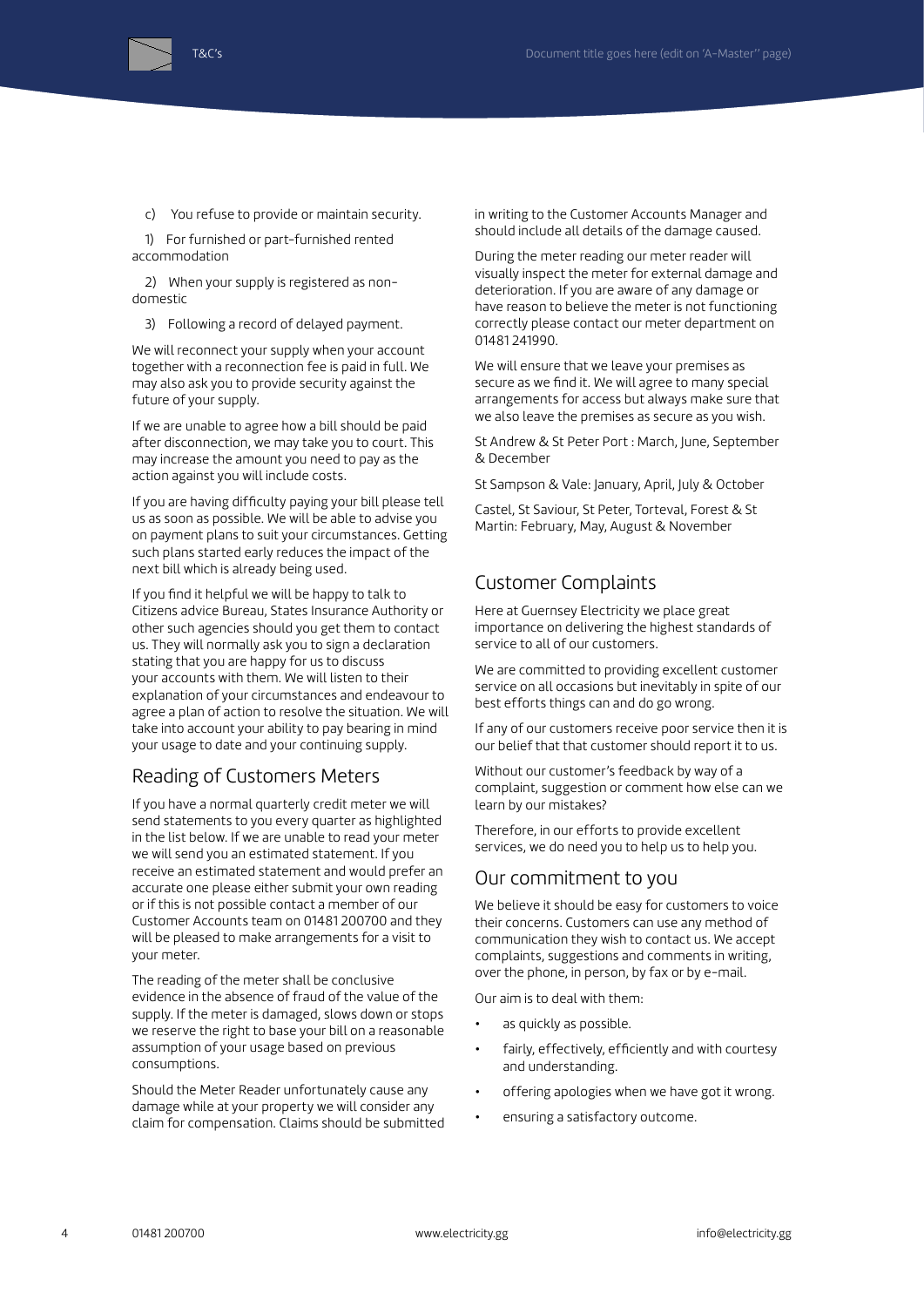



#### How to make a complaint

Guernsey Electricity has made it as easy as possible for customers to talk to us with a wide variety of communications channels open to you.

If writing, address your letter to: Guernsey Electricity, FREEPOST, Guernsey, GY1 5SS.

If phoning, call our main office on 01481 200700 tell the operator what your call is about and our operator will put you through to the correct department who will deal with your enquiry directly.

Calling in person, pop into our main offices at the above address, explain to the receptionist what your visit is about and they will call someone to talk with you.

Alternatively, if your enquiry relates to a purchase from one of our shops you can call into either shop and talk to the shop manager.

E-mailing, simply e-mail using the e-mail address complaints@electricity.gg

#### **What we need to know**

When you are making a complaint, we need to know:

Your name, address, phone number and if possible your electricity account number.

What you are complaining about.

When and where it happened.

Who was involved?

What you lost or suffered.

It would also be helpful if you can show us, or make reference to, any documents that may explain the background to your complaint. This will help us resolve your complaint quickly and efficiently.

#### How we will deal with your complaint

Whether phoning, calling or writing in, your enquiry/ complaint will be directed to, and dealt with by the most appropriate section able to provide a reasoned response. Every effort will be made to answer your enquiry and or to resolve your complaint there and then.

Where we are unable to provide our response immediately we will reply by telephone, in writing or where necessary by personal visit.

Where the matter is resolved over the phone or during a meeting and you require written confirmation please ask our member of staff to reply in writing and we will be glad to do so.

#### How soon will we reply?

We endeavour to reply as soon as possible and our aim is to respond to all complaints within 3 working days.

Inevitably some issues cannot be resolved as quickly as both you and we want. For example, we may need to carry out detailed investigation or install test equipment to obtain necessary information. On these occasions our reply will be sent within 3 working days of the completion of our investigation.

#### What if you are not satisfied?

We will make effort to sort out your complaint and provide you with our reasoned response as soon as possible. However, if you are not happy with that response or our actions please tell us.

If you are not satisfied with how your call was handled or with our response we want to know. Please call and ask to speak to the Customer Service Manager and ask to have your complaint reviewed. Your complaint will then be reviewed personally by the Customer Service Manager or by a member of our Senior Management Team.

If a complaint or disagreement remains unresolved for one month either party may refer it to Trading Standards Service of the Board of Industry - see paragraph under "Unresolved complaints".

#### Recording of complaints

On receipt of a complaint no matter how it was received, the member of staff will complete a "complaints handling form", recording all the necessary information of the incident. This includes any written notes regarding the content of any conversation, and what action was necessary to resolve the matter.

#### Unresolved complaints

When a complaint remains unresolved, either because the consumer is dissatisfied with the outcome, or the target time for resolution has been exceeded, the consumer can decide if they wish to take the matter further.

To do so an approach must be made to the Trading Standards Service of the Commerce and Employment Department (contact details below)

Trading Standards will act as an impartial body and will attempt to find a fair outcome for all of the parties if it identifies that GE have not adequately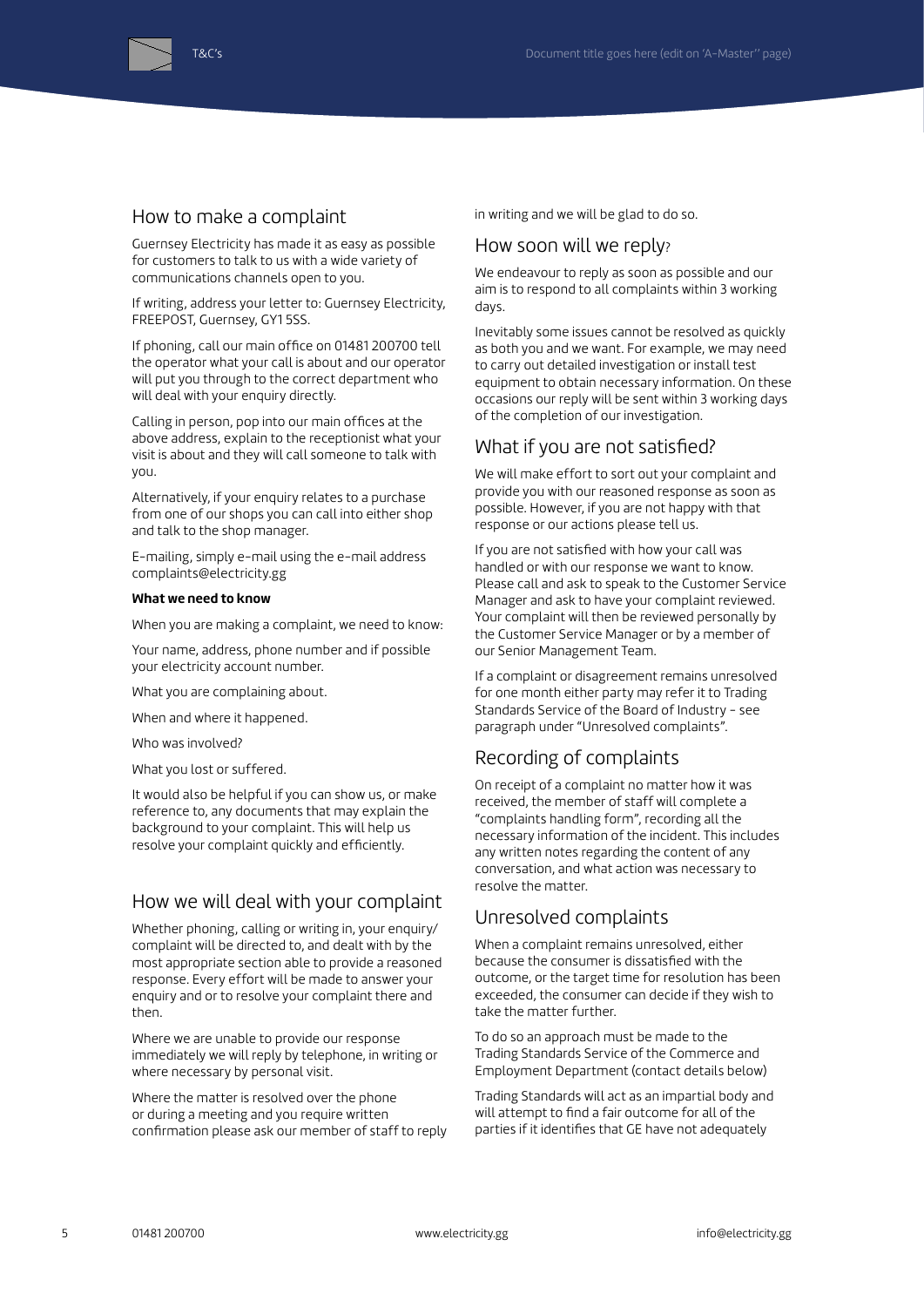

resolved the matter. If Trading Standards believe GE acted reasonably the consumer will be informed of this.

However if the complaint relates to GE's licensed businesses (i.e. generation, conveyance and supply) and still remains unresolved the consumer can ask that the matter be referred to The Channel Islands Competition and Regulatory Authorities who, in turn will receive a report from the Trading Standards Service. The consumer and GE will receive copies of the report. The Channel Islands Competition and Regulatory Authorities will progress the complaint in whatever manner it considers appropriate. The Channel Islands Competition and Regulatory Authorities will not be able to resolve complaints concerning GE's non-core activities such as retail, except where the complaint concerns a linkage with the licensed business.

The Trading Standards Service will periodically report to The Channel Islands Competition and Regulatory Authorities to provide details of complaints it has received under this scheme. Nothing in this scheme is intended to prevent a consumer from seeking resolution through the courts.

#### Contact details:

The Consumer Advisor, The Guernsey Trading Standards Service, Raymond Falla House, PO Box 459, Longue Rue, St Martins, GY1 6AF

Tel: 01481 234567

https://www.gov.gg/article/153039/Contact-Us--- Trading-Standards

#### **Statement of Connections**

Available upon request. For more information call us on 01481 200700 or email.

#### **Statement of Opportunity**

Available upon request. For more information call us on 01481 200700 or email.

## Power Pounds

Power Pounds vouchers are valid for one year from date of issue and are redeemable for goods supplied by and services provided from Guernsey Electricity Limited (GEL) subject to availability and the GEL general terms & conditions available on this page.

The Voucher can only be used once and only the original Voucher is accepted. It will be subject

to verification at time of presentation and GEL reserves the right not to accept any Vouchers that have or appear to have been forged, damaged, defaced or otherwise tampered with.

The Voucher may be redeemed in connection with other Vouchers issued by Guernsey Electricity Ltd. If an intended purchase is for a higher amount than the face value of the Voucher(s), the difference

can be made up with cash or an alternative payment method accepted by GEL. If a purchase is for a lower amount, change can only be given to the maximum value of 99p.

Vouchers cannot be refunded, transferred for value or exchanged for cash or other denominated vouchers except to the extent required by any law. Vouchers cannot be replaced / reimbursed if lost, stolen, damaged or void.

GEL will not be liable to you for any loss and/or damages of any kind suffered in connection with:

a. Your purchase, redemption and/or use of the Voucher;

b. Your inability to use a Voucher that is lost, destroyed, has expired or is otherwise void;

c. The use of the Voucher by any person(s) not authorised or approved by you; or

d. Any failure to perform, or delay in performance of, any of our obligations in relation to a Voucher that is caused by events outside our reasonable control.

We reserve the right at our absolute discretion to vary, delete or add to any of these Vouchers Terms and Conditions and/or substitute or replace the Voucher with another product or programme of equivalent value, without any prior notice to the extent permitted by law. In the event of any difference between these Terms and Conditions and GEL general terms and conditions, the latter shall prevail.

When you purchase, receive or redeem any Voucher, you agree that the laws of the Island of Guernsey will govern these Terms and Conditions.

Any queries regarding the redemption of this Voucher should be directed to Guernsey Electricity Limited on 01481 200700.